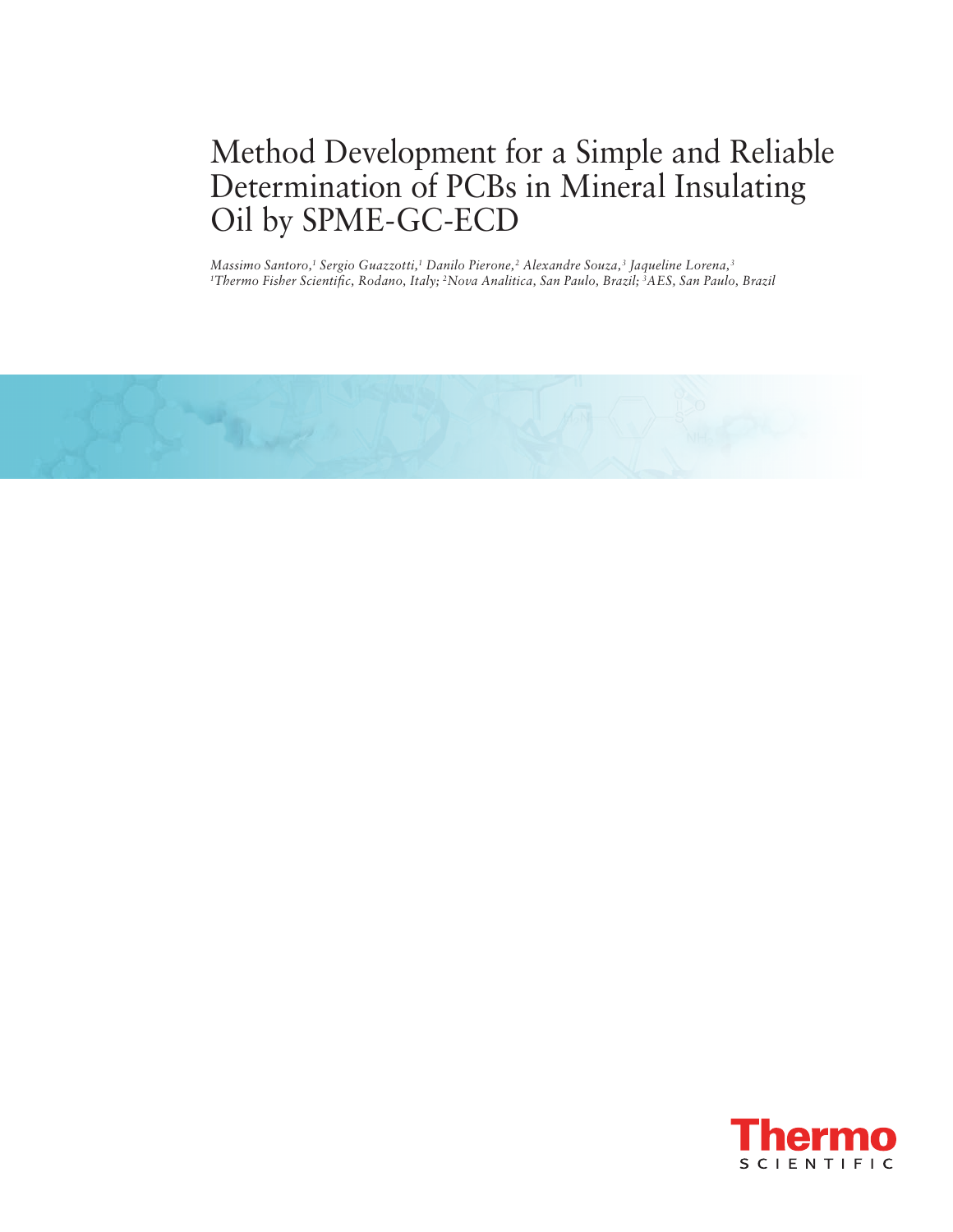## **Overview**

**Purpose:** We present a simple, fast, and reliable newly developed and validated method for the determination of Polychlorinated Biphenyls (PCBs) in mineral insulating oil by Solid Phase Micro Extraction and gas chromatography with an electron capture detector (SPME-GC-ECD) using the Thermo Scientific™ TRACE ™ 1300 Series Gas Chromatograph equipped with instant connect ECD.

**Methods:** The identification of polychlorinated biphenyl compounds is performed on samples of insulating oil, relatively new, after oxidation and after a long period of time to perform a thorough method validation.

**Results:** The results of the validation study performed for determination of PCBs in the mineral insulating oil employing SPME-GC-ECD give satisfactory results in terms of selectivity, linearity, repeatability, intermediate precision, and recovery.

## **Introduction**

Polychlorinated Biphenyls (PCBs) are synthetic organochlorine compounds used worldwide since 1929, and one of the major uses of PCBs is in insulating oils in electrical transformers and capacitors. In 1966, researchers first detected the presence of PCBs in the environment, and the levels of environmental contamination have been investigated since then because they are considered persistent organic pollutants (POP). Brazil ratified the Kyoto Protocol in 2002, so in 20 years it needs to show a decrease in PCB contamination, and in an additional 10 years must eliminate PCB contamination completely. Only in the state of San Paulo there are at least 200,000 transformers, so the determination of PCB in transformer oil is now mandatory in Brazil. The total PCB concentration now must be below 50 ppm for the oil to be transported or sold.

The Brazilian norm currently adopted uses SPE extraction according to IEC 61619 method. A work group was created in 2010 to develop a new analytical method, with an aim to increase the level of automation and to reduce consumables and glassware usage for sample clean-up, with the ultimate goal of further reducing PCB contamination. Four methods are compared<sup>1-3</sup>: automated SPME, manual SPME, Solid Phase Extraction (SPE) with a Florisil cartridge and SPE with sulfoxide.

**FIGURE 1. The TRACE 1310 GC System and the Thermo Scientific™ TriPlus™ RSH Autosampler, with an instant connect module being installed by the user.**

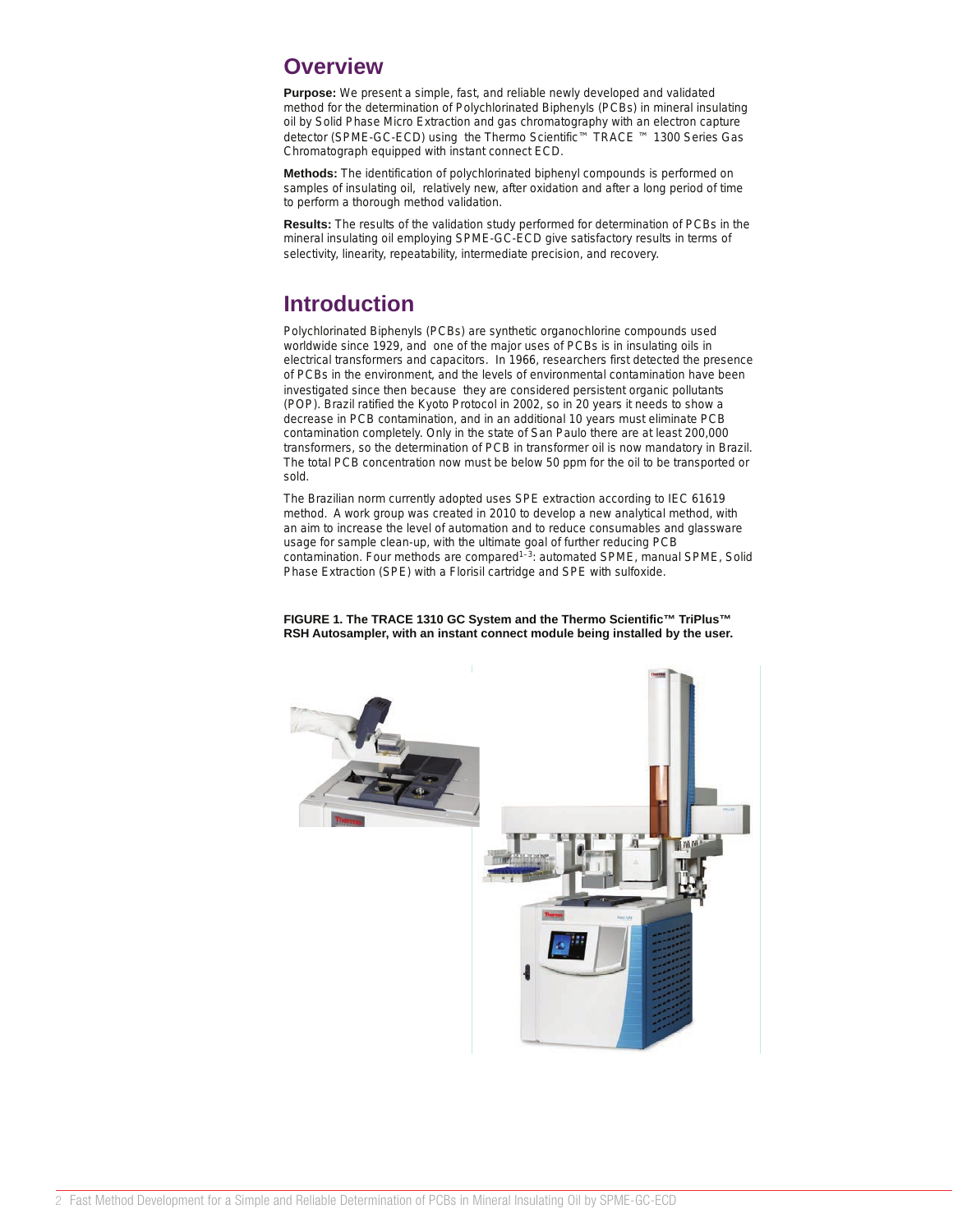### **The TriPlus RSH Autosampler Capabilities**

This method has been developed with the use of the innovative robotic platform of the TriPlus RSH autosampler, which has the ability to switch automatically and in an unattended fashion from liquid to headspace to SPME mode in the same sequence onto a single GC. It can also use different syringe volumes in the same run during the sample preparation phase, thus enhancing the overall laboratory productivity. Modern laboratories will benefit from this automation in terms of shorter time required for sample preparation, increased results accuracy, and reduced chance for errors.

### **The Instant Connect Injector and Detector Modules**

The instant connect injector and detector modules are a proprietary patent-pending technology adopted on the TRACE 1300 Series Gas Chromatographs. The instant connect modules can be easily swapped with other injectors or detectors by the user to ensure extreme versatility, to accommodate new applications in a matter of a few minutes or simply to cut non-productive maintenance down time to zero. The plug-in concept of the modules allows the user to mount modules and replace them quickly and be readily operative after installation. Any instant connect module, including the ECD detector, includes the injector or detector body, the emitting source, carrier or detector and make-up gas lines, and electronics for temperature and gases control in compact and self-sufficient builds (see Figure 2).

**FIGURE 2. Images of an instant connect Split/Splitless (SSL) injector module (left) and the ECD detector (right).**



## **Benefits of Automation for PCB Determination**

Appropriate automation can improve process and method consistency while also reducing the results' variability associated with human interaction. Another benefit of using the TriPlus RSH autosampler is the reduced contamination and lab personnel exposure to chemicals while also improving documentation, reporting capabilities, and sample traceability, for example, by using barcodes on the oil sample vials. Finally, the laboratory would reduce all the costs associated with the standards used, the glassware and the disposal of PCB-contaminated materials.

## **Materials and Methods**

### **Sample Preparation and Separation**

All the chromatograms were acquired after exposing the SPME fiber for 2 minutes into 5 mL of the neat oil samples on a TriPlus RSH autosampler mounted on a TRACE 1310 GC equipped with an instant connect SSL injector and instant connect ECD detector.

SPME fiber: PDMS 100 µm – 2 minutes sampling

Column: SGE™ HT8, 10 m × 0.1 mm × 0.1 µm

NIST Standard Reference Materials of Aroclor mixtures 1242, 1254, and 1260 in transformer oil were used.

Oil sample volume: 5 mL

### **Data Analysis**

All the data were acquired via the Thermo Scientific™ Dionex™ Chromeleon™ Chromatography Data System..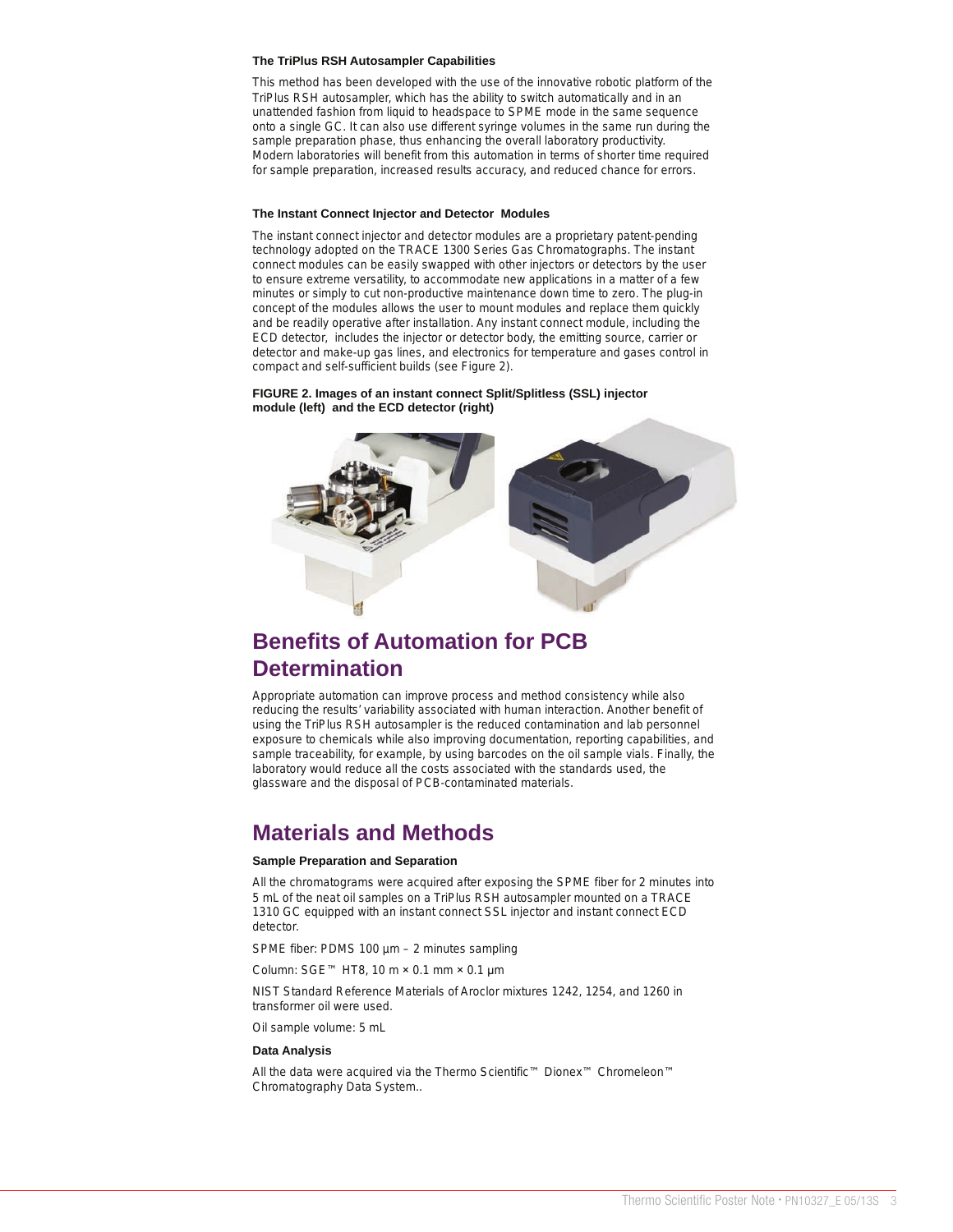## **Method Validation and Results**

## **Method Selectivity and Accuracy**

Transformer oil sample matrix may contain components that interfere with the performance of the method. PCB standards in oil were analyzed before and after a 15 day oxidation process (in an oven at 120˚ C) in order to check the matrix interference with PCB peaks and the effect of the matrix oxidation level. Aroclor 1242, 1254, and 1260 were used to artificially dope the oil samples. As shown in Figure 3, the proposed method is able to determine the total PCB content in new transformer oils, as well as in old, oxidized oils.

### **FIGURE 3. Total PCB concentration in oil sample before and after sample oxidation for 15 days.**

|          | <b>Before</b>   | After           |
|----------|-----------------|-----------------|
|          | Oxidation (ppm) | Oxidation (ppm) |
| Sample A | 14.361          | 15.140          |
| Sample B | 14.655          | 15.225          |
| Sample C | 37.97           | 39.801          |

### **Method Linearity**

The calibration curves were run with five concentrations levels of total PCBs (1, 15, 50, 75, and 100 ppm), in standard and in oil matrix. Instrumental method linearity is optimal, but a matrix interference is shown when using SPME while not shown when using SPE extraction with Florisil.





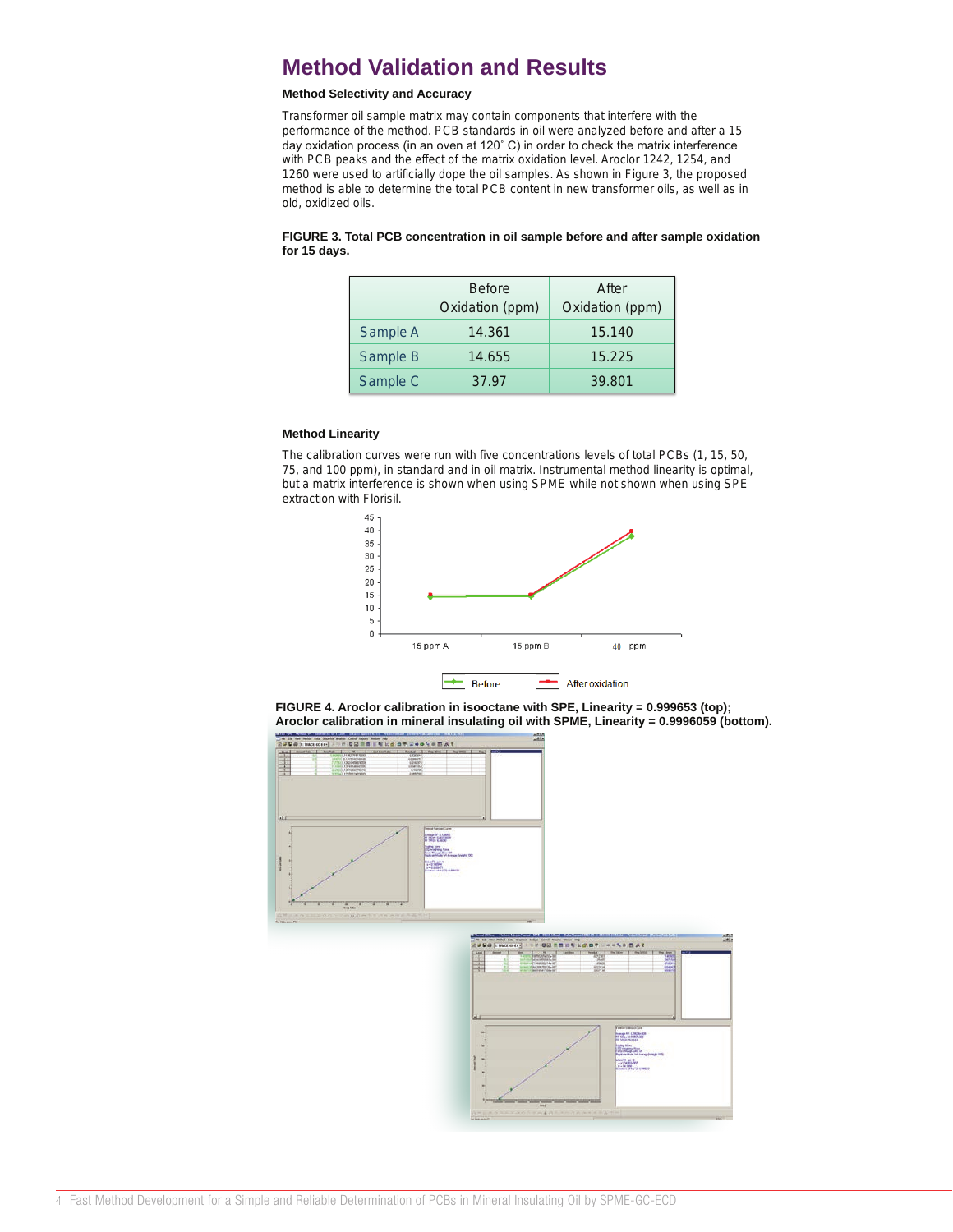Linearity tests were also run on seven consecutive days, using Aroclor in oil matrix, obtaining a "very strong correlation", according to the INMETRO DOQ-CGCRE-008 (Instituto Nacional de Metrologia, Brazilian Metrology Institute) definition: 0.91< r < 0.99 – very strong correlation. The results are shown in Table 1.

### **TABLE 1. Linearity results over seven days.**

| <b>Date</b>                                                                  | Dav 1 | Day 2 | Day 3 | Dav 4 Dav 5 | Day 6 | Day 7 |
|------------------------------------------------------------------------------|-------|-------|-------|-------------|-------|-------|
| Linearity (r) 0.998599 0.997997 0.994599 0.999886 0.998702 0.998757 0.998562 |       |       |       |             |       |       |

### **Method Intermediate Precision**

Twenty-nine oil samples and two standards (at 1 and 50 ppm) were tested on different days to evaluate the intermediate method precision. Concentration of total PCBs < 1 ppm are considered "0". Samples with concentrations > 100 ppm should be diluted before running them. The results are shown in Figure 5.





## **Method Recovery**

Recovery was first estimated spiking PCB-free samples with standards. Then, five oil samples were contaminated with standards in a ratio of 1:1 and homogenized for two days before the analysis. As shown in Table 2, the results obtained give 78.23 to 100.59% recovery of the standard samples.

**TABLE 2. Method recovery results on standards and spiked oil samples.**

| <b>Sample</b>           | <b>Sample</b><br>Concentration | <b>Standard</b><br>added | <b>Theoretical</b><br><b>Concentration</b><br>$[sample/2 + Std/2]$ | <b>Measured</b><br>Concentration | Recovery% |
|-------------------------|--------------------------------|--------------------------|--------------------------------------------------------------------|----------------------------------|-----------|
| Spiked blank oil        |                                |                          | 50 ppm                                                             | 51.023                           |           |
| Spiked blank oil        |                                |                          | 75 ppm                                                             | 67.231                           |           |
| <b>Spiked blank oil</b> |                                |                          | $100$ ppm                                                          | 99.4                             |           |
| 4-11109                 | 17.7915                        | $100$ ppm                | 58.59575                                                           | 56.673                           | 78.23     |
| 8-74348                 | 11.116                         | 50 ppm                   | 31.0695                                                            | 33.799                           | 88.91     |
| 14-181768               | 2.6585                         | $100$ ppm                | 51.02925                                                           | 50.401                           | 96.06     |
| 20-307035               | 5.9765                         | 50 ppm                   | 28.49975                                                           | 29.663                           | 92.85     |
| 26-TR12                 | 3.327                          | 75 ppm                   | 35.279                                                             | 37.141                           | 100.59    |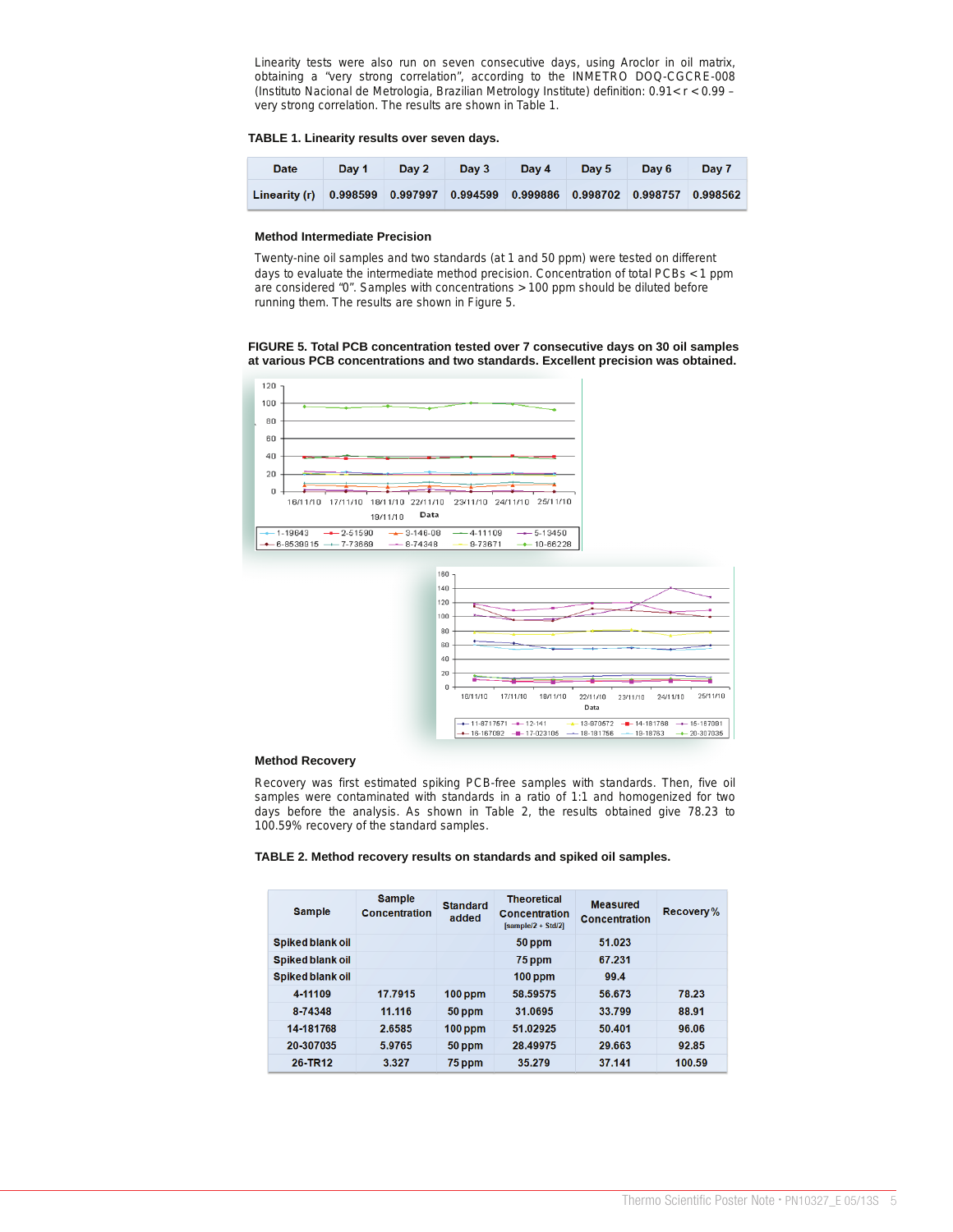## **PCB Extraction Methods Comparison**

Experiments with PCBs in oxidized oils at 15 ppm and 50 ppm were done to compare four different extraction procedures: Automated SPME, manual SPME, SPE with Florisil cartridge and Sulfoxide SPE for PCB. As can be seen in Figure 6, SPME and Sulfoxide provide much higher accuracy then SPE with Florisil. SPME can be completely automated and allows scaling-down volumes.



**FIGURE 6. Extraction Method Comparison for PCB in transformer oil.**

## **Conclusion**

The validation study performed for determination of PCBs in the mineral insulating oil employing SPME-GC-ECD and according Guide INMETRO DOQ-CGCRE-0084 gives satisfactory results in terms of selectivity, linearity, repeatability, intermediate precision, and recovery. Limits of quantification obtained of 1 mg/kg are well below the values controlled by the Brazilian normative 12288:2006 for disposal of electrical equipment (maximum allowable limit for mineral insulating oil 50 mg/kg). The automated SPME approach adopted provides reliable and rapid determinations of PCBs in the samples. It offers the advantages of:

- Being faster than conventional extraction techniques
- Eliminating manual sample preparation and many associated variables
- Providing a positive impact on the environmental aspects of the analysis without using solvents or chemicals and using only reduced amounts of standards and oil samples, eliminating the generation of wast3

## **References**

- 1. Oliveira, F. M.; Tavares, T. M.; Berretta, M. *Optimization method for determination of PCBs in samples by GC-MS/MS* biota, 2001.
- 2. Valente, A. L. P.; Augusto, F. Solid phase microextraction, Institute of Chemistry, State University of Campinas, 1999.
- 3. Pawliszyn, B.; Pawliszyn, M. Micro solid phase extraction, Department of Chemistry, University of Waterloo, Ontario, Canada, 1997.
- 4. INMETRO, DOQ-CGCRE-008, Guidance on validation of analytical methods, 2010.